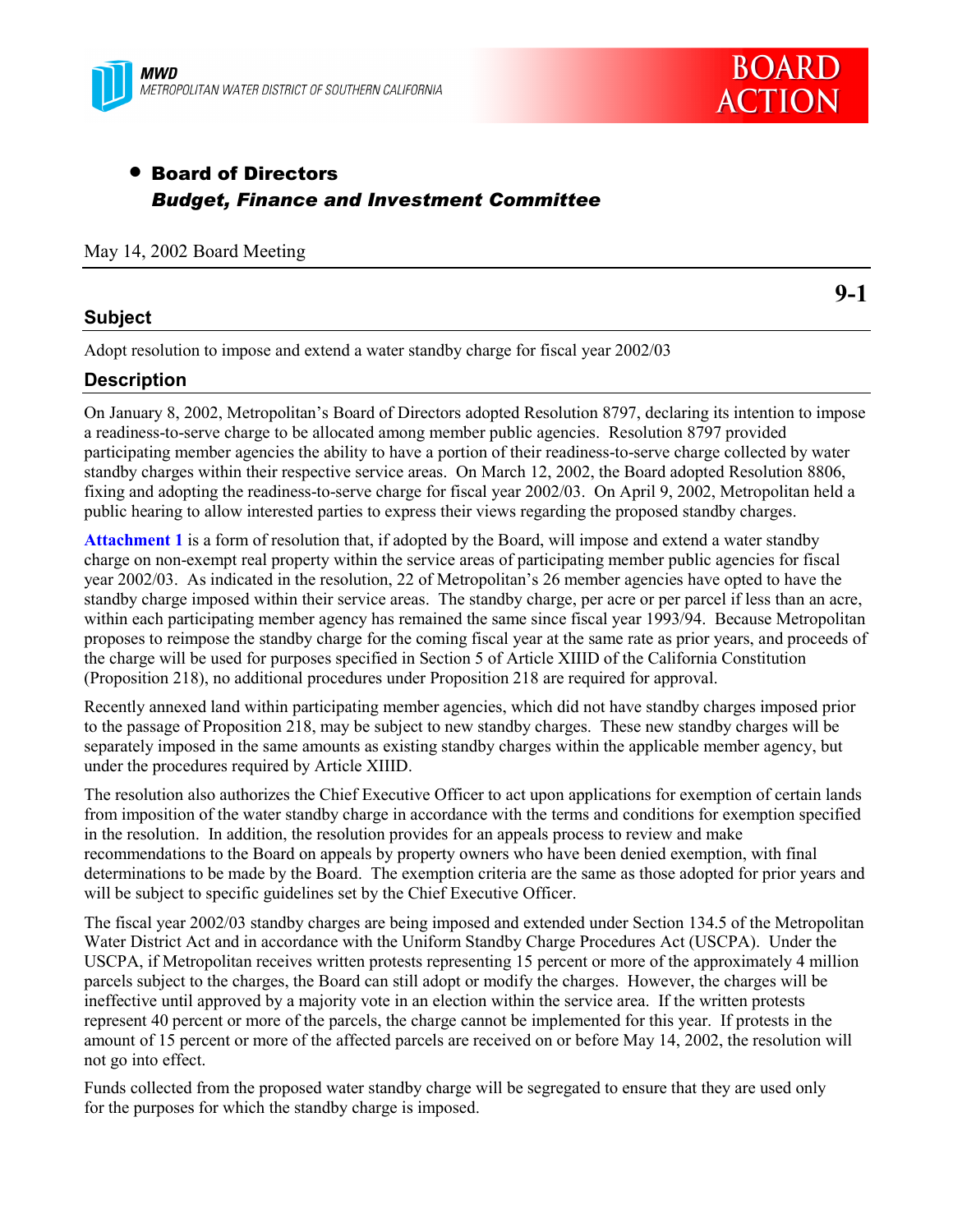# **Policy**

The fiscal year 2002/03 standby charges are being imposed and extended under § 134.5 of the Metropolitan Water District Act and in accordance with provisions of the Uniform Standby Charge Procedures Act.

# **California Environmental Quality Act (CEQA)**

CEQA determination for Option #1:

The proposed action is not defined as a project under CEQA, because it involves continuing administrative activities, such as general policy and procedure making (Section 15378(b)(2) of the State CEQA Guidelines). In addition, the proposed action is not subject to CEQA because it involves the creation of government funding mechanisms or other government fiscal activities, which do not involve any commitment to any specific project which may result in a potentially significant physical impact on the environment (Section 15378(b)(4) of the State CEQA Guidelines).

The CEQA determination is: Determine that the proposed action is not subject to CEQA per Sections 15378(b)(2) and 15378(b)(4) of the State CEQA Guidelines.

CEQA determination for Option #2:

None required.

# **Board Options/Fiscal Impacts**

### **Option #1**

Adopt the CEQA determination and the resolution to impose and extend a water standby charge. **Fiscal Impact:** Continue to collect \$42 million (approximately) in standby charges.

#### **Option #2**

Do not approve imposition of the water standby charge, which would require certain member agencies to collect the standby charge portion of the readiness-to-serve charge by other means. **Fiscal Impact:** None. Metropolitan would continue to recover the full readiness-to-serve charge.

## **Staff Recommendation**

Option #1

*Brian G. Thomas Chief Financial Officer*

4/10/2002 *Date*

ىمى

4/22/2002 *Date*

*Ronald R. Gastelum Chief Executive Officer*

**Attachment 1 – Resolution Fixing and Adopting Water Standby Charges**

BLA #1631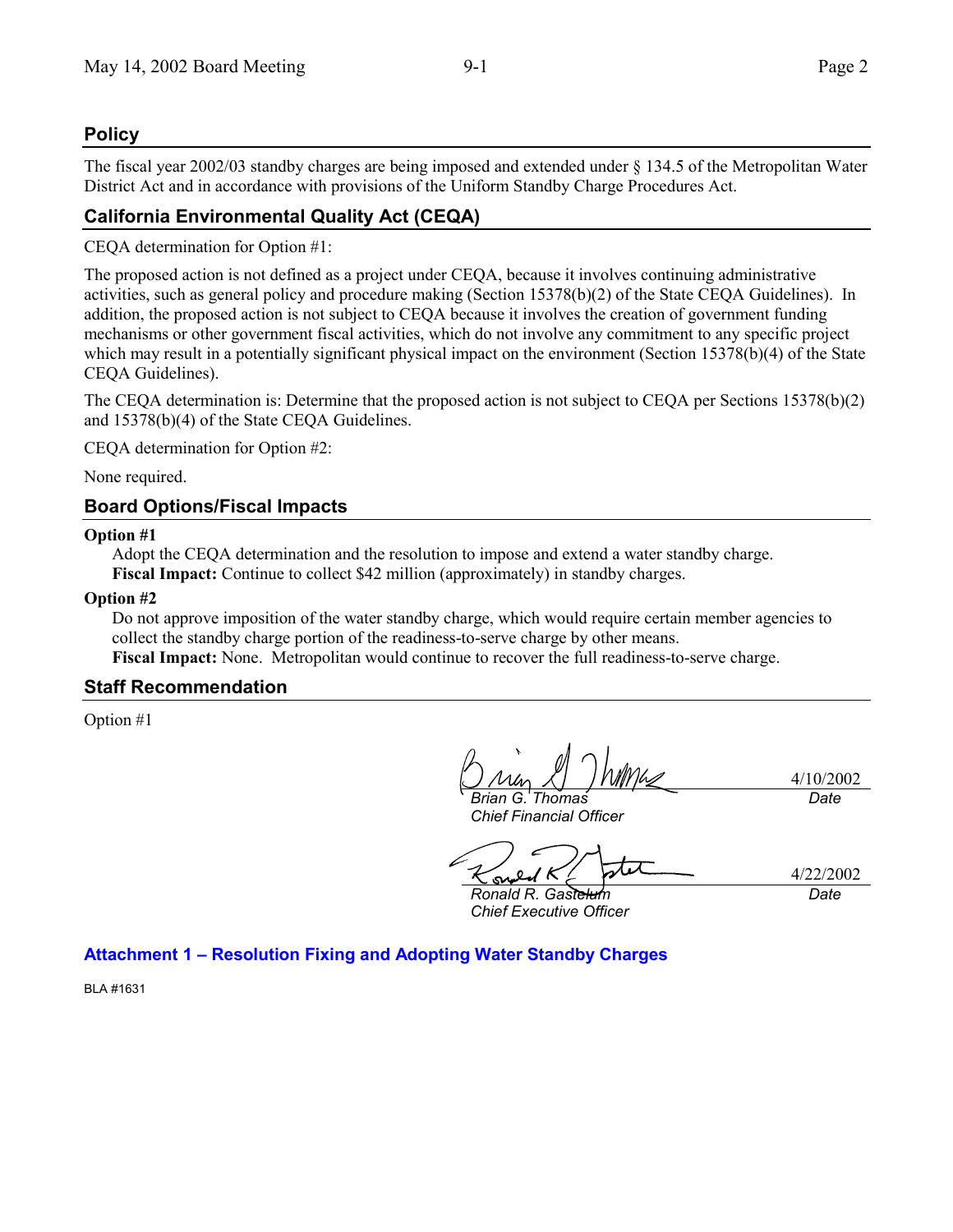#### THE METROPOLITAN WATER DISTRICT OF SOUTHERN CALIFORNIA

RESOLUTION **[\_\_\_\_]**

 $\mathcal{L}_\text{max}$  , where  $\mathcal{L}_\text{max}$  and  $\mathcal{L}_\text{max}$ 

## **RESOLUTION OF THE BOARD OF DIRECTORS OF THE METROPOLITAN WATER DISTRICT OF SOUTHERN CALIFORNIA FIXING AND ADOPTING WATER STANDBY CHARGES FOR FISCAL YEAR 2002/03**

WHEREAS, by Resolution 8797, adopted at its meeting held on January 8, 2002 the Board of Directors (Board) of The Metropolitan Water District of Southern California (Metropolitan) resolved and determined that the public interest and necessity require Metropolitan to develop a reliable source of revenues less susceptible to seasonal and annual variation, through imposition of a readiness-to-serve charge to be collected from Metropolitan's member public agencies; and that said readiness-to-serve charge should be in an amount sufficient to provide for payment of the debt service, not paid from ad valorem property taxes, of capital expenditures for projects needed to meet the reliability and quality needs at existing demand levels;

WHEREAS, at its meeting on March 12, 2002, the Board adopted Resolution 8806, "Resolution of the Board of Directors of The Metropolitan Water District of Southern California Fixing and Adopting Readiness-to-Serve-Charge for Fiscal Year 2002/03";

WHEREAS, pursuant to Resolution 8806, Metropolitan fixed and adopted a readiness-to-serve charge for fiscal year 2002/03 in the amount of \$80,000,000 allocated among member agencies and levied as described therein;

WHEREAS, certain member public agencies of Metropolitan have elected to provide collection of all or a portion of their readiness-to-serve charge obligation through a Metropolitan water standby charge imposed on parcels within those member agencies;

WHEREAS, Metropolitan may fix different standby charge rates for parcels situated within different member public agencies;

WHEREAS, Metropolitan is willing to comply with the requests of member public agencies opting to have Metropolitan reimpose water standby charges within their respective territories, on the terms and subject to the conditions contained herein;

WHEREAS, the provisions of the Uniform Standby Charge Procedures Act (USCPA), Sections 54984-54984.9, inclusive, of the Government Code, are available to any local agency authorized by law to provide water or water service, and authorized to fix, levy, or collect any standby or availability charge or assessment in connection with the provision of that service;

WHEREAS, notice was given to the public and to each member public agency of Metropolitan of the intention of Metropolitan's Board to consider and take action at its regular meeting to be held May 14, 2002, on the Chief Executive Officer's recommendation to impose a water standby charge for fiscal year 2002/03 under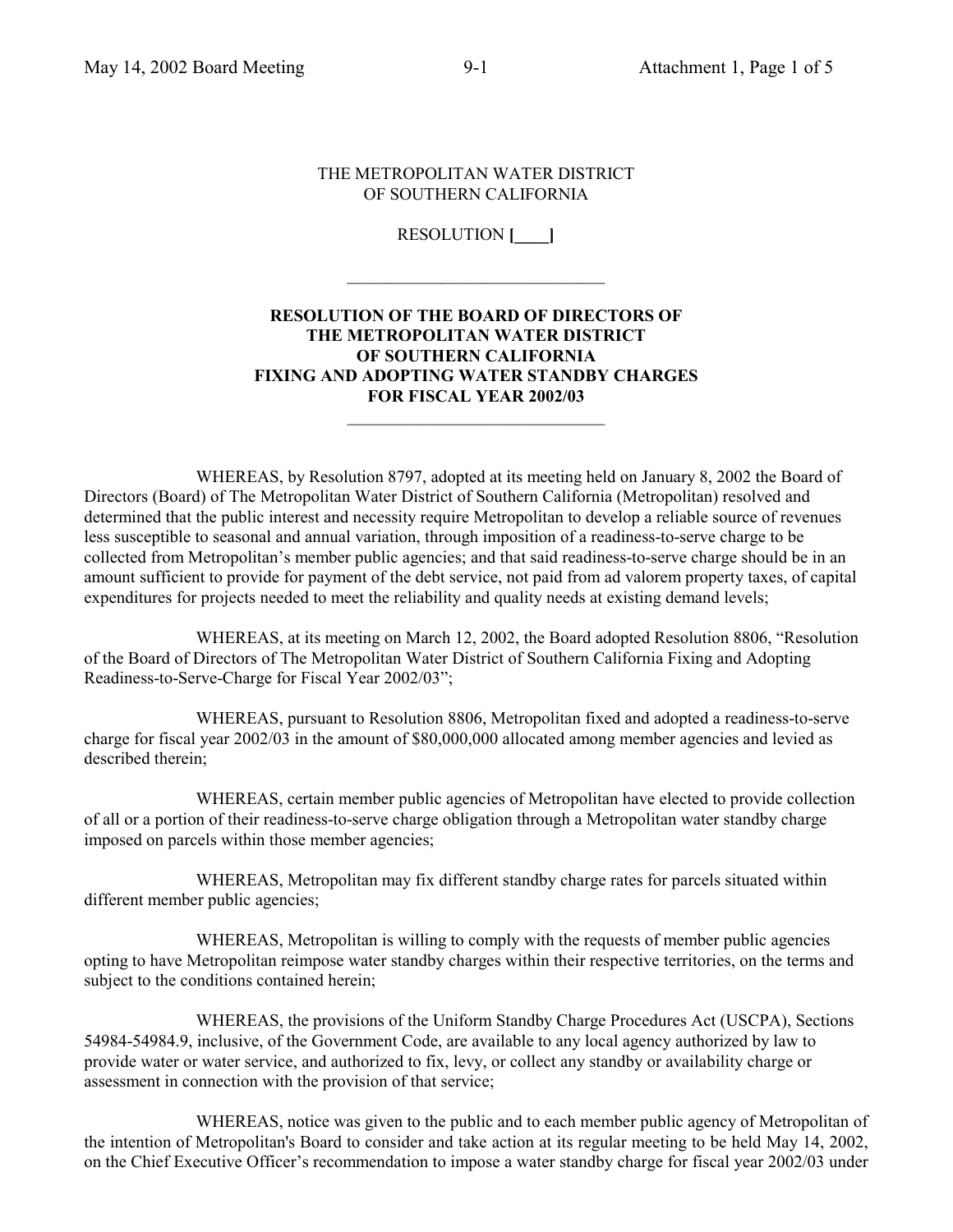authority of Section 134.5 of the Metropolitan Water District Act and the USCPA on land within the member public agencies providing such written request to Metropolitan, at the rates per acre of land, or per parcel of land less than an acre, specified in Resolution 8797;

WHEREAS, the particular charge, per acre or per parcel, applicable to land within each member public agency, the method of its calculation, and the specific data used in its determination are as specified in the Engineer's Report (the "Engineer's Report") dated December 2001, which was attached to Resolution 8797 and is on file with the Executive Secretary of Metropolitan;

WHEREAS, the Board conducted a public hearing at its regular meeting on April 9, 2002, at which time interested parties were given the opportunity to present their views regarding the proposed water standby charge and the Engineer's Report and to file any written protests for consideration prior to final implementation of the proposed water standby charges;

WHEREAS, notice of the proposed water standby charge and of a public hearing on the date and at the time and location specified in Resolution 8797 was published prior to said hearing, pursuant to Resolution 8797, in various newspapers of general circulation within Metropolitan's service area; and

WHEREAS, under the USCPA if written protests are received representing 15 percent or more of the parcels subject to the proposed water standby charges, which are not withdrawn, the Board may still adopt, revise, change, reduce or modify a charge, but such charges shall be ineffective until approved by a majority of the voters in an election within the affected territory, and if written protests are received representing 40 percent of the parcels subject to the proposed water standby charges no further proceedings may be had on such charges for at least one year.

NOW THEREFORE**,** the Board of Directors of The Metropolitan Water District of Southern California does hereby resolve, determine and order as follows:

**Section 1.** That the Board of Directors of Metropolitan, pursuant to the Engineer's Report, finds that lands within Metropolitan are benefited as described in such report and on that basis, hereby fixes and adopts a water standby charge for fiscal year 2002/03 on land within requesting member agencies of Metropolitan to which water is made available for any purpose, whether water is actually used or not, as specified in the Engineer's Report.

**Section 2**. That the rates of such water standby charge, per acre of land, or per parcel of land less than an acre, as shown in the Engineer's Report, may vary by member public agency, and shall not exceed the amount of Metropolitan's 1995/96 standby charge for the member public agency. The standby charge applicable to each electing member public agency, the method of its calculation, and the specific data used in its determination are as specified in the Engineer's Report which was prepared by a registered professional engineer certified by the State of California, which methodology is in accordance with Section 134.5 of the Metropolitan Water District Act.

**Section 3.** The water standby charge includes the reimposition of water standby charges on parcels with respect to which water standby charges have been imposed in fiscal year 1996/97 and annually thereafter ("pre-1997 standby charges") and the levy of standby charges on certain parcels annexed to Metropolitan and to an electing member agency after January 1997 ("post-1997 standby charges"). Only land within each electing member public agency with respect to which standby charges were imposed in fiscal year 1996/97 will be subject to the reimposition of pre-1997 standby charges for fiscal year 2002/03. Only land annexed to Metropolitan and to an electing member public agency with respect to which standby charges were approved in accordance with the procedures of Article XIIID, Section 4 of the California Constitution will be subject to the imposition or reimposition, as the case may be, of post-1997 standby charges for fiscal year 2002/03. The Engineer's Report lists parcels annexed or to be annexed to Metropolitan and to electing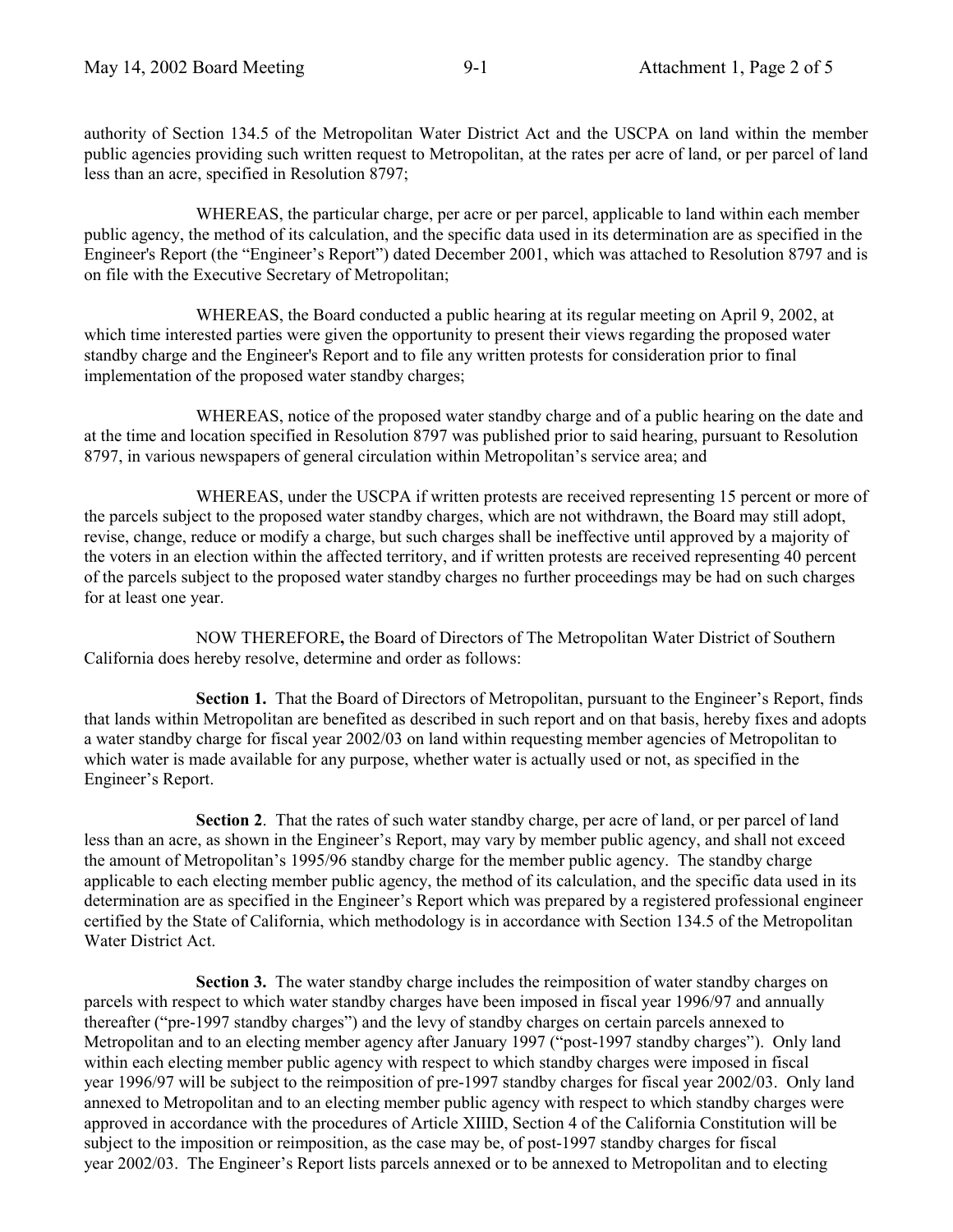members during the 2002/03 fiscal year, such parcels being subject to the post-1997 standby charge. All parcels referenced in the Engineer's Report are subject to post-1997 standby charges unless otherwise indicated. These parcels are identified in a listing filed with the Executive Secretary.

**Section 4.** That the water standby charge, per parcel or per acre, applicable to land within each electing member public agency as allocated in the Engineer's Report shall be as follows:

| <b>Member Agency</b>                  | <b>Amount</b> |
|---------------------------------------|---------------|
| Anaheim                               | \$8.55        |
| <b>Beverly Hills</b>                  | $-0-$         |
| Burbank                               | 14.20         |
| Calleguas MWD                         | 9.58          |
| <b>Central Basin MWD</b>              | 10.44         |
| <b>Inland Empire Utilities Agency</b> | 7.59          |
| Coastal MWD <sup>*</sup>              | 11.60         |
| Compton                               | 8.92          |
| Eastern MWD                           | 6.94          |
| Foothill MWD                          | 10.28         |
| Fullerton                             | 10.71         |
| Glendale                              | 12.23         |
| Las Virgenes MWD                      | 8.03          |
| Long Beach                            | 12.16         |
| Los Angeles                           | $-0-$         |
| MWD of Orange Co.**                   | 10.09         |
| Pasadena                              | 11.73         |
| San Diego CWA                         | 11.51         |
| San Fernando                          | 7.87          |
| San Marino                            | 8.24          |
| Santa Ana                             | 7.88          |
| Santa Monica                          | $-0-$         |
| Three Valleys MWD                     | 12.21         |
| Torrance                              | 12.23         |
| <b>Upper San Gabriel Valley MWD</b>   | 9.27          |
| West Basin MWD                        | $-0-$         |
| Western MWD of Riverside Co.          | 9.23          |

#### **2002/03 Water Standby Charge**

\* Applicable to parcels included within territory of former Coastal MWD.

l

**Section 5**. That with respect to post-1997 standby charges, the Engineer's Report separates the special benefits from the general benefits and identifies each of the parcels on which a special benefit is conferred. No post-1997 standby charges on any parcel exceed the reasonable cost of the proportional special benefit conferred on that parcel, as shown in the Engineer's Report.

**Section 6.** That the water standby charge shall be collected on the tax rolls, together with the *ad valorem* property taxes that are levied by Metropolitan for the payment of pre-1978 voter approved indebtedness. Standby charges so collected shall be applied as a credit against the applicable member agency's obligation to pay its readiness-to-serve charge. After such member agency's readiness-to-serve charge allocation is fully satisfied, any additional collections shall be credited to other outstanding obligations of such member

<sup>\*\*</sup> Exclusive of parcels included within territory of former Coastal MWD.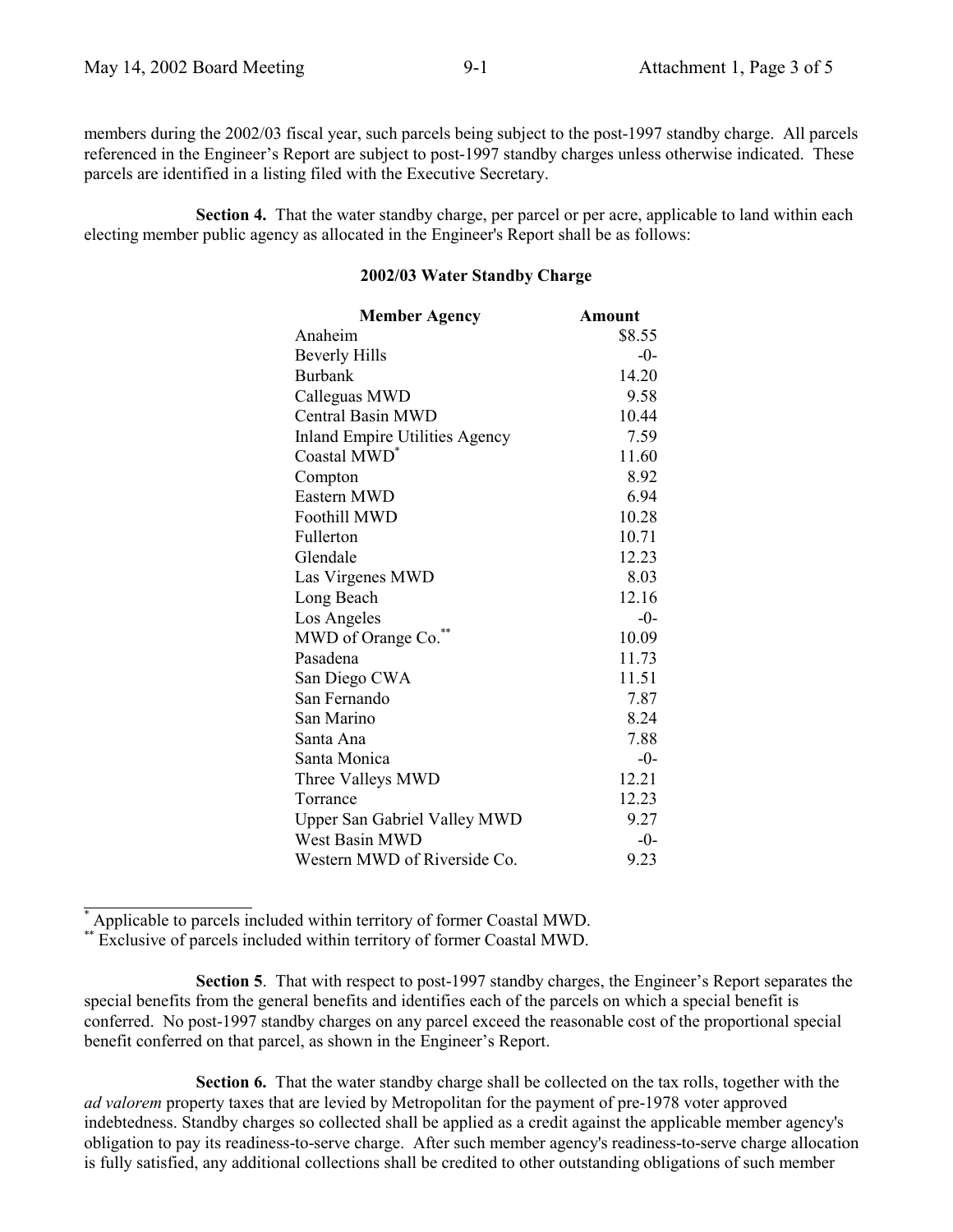agency to Metropolitan or future readiness-to-serve obligations of such agency. Any member agency requesting to have all or a portion of its readiness-to-serve charge obligation collected through standby charge levies within its territory as provided herein shall pay any portion not collected through net standby charge collections to Metropolitan within fifty (50) days after Metropolitan issues an invoice for remaining readiness-to-serve charges to such member agency, as provided in Administrative Code Section 4507.

**Section 7.** That the following exemption procedures apply with respect to pre-1997 standby

#### charges:

(a) It is the intent of the Board that the following lands shall be exempt from the pre-1997 water standby charge: (1) lands owned by the Government of the United States, the State of California, or by any political subdivision thereof or any entity of local government; (2) lands permanently committed to open space and maintained in their natural state that are not now and will not in the future be supplied water; (3) lands not included in (1) or (2) above, which the Chief Executive Officer, in his discretion, finds do not now and cannot reasonably be expected to derive a benefit from the projects to which the proceeds of the water standby charge will be applied; and (4) lands within any member public agency, subagency, or city if the governing body of such public entity elects and commits to pay out of funds available for that purpose, in installments at the time and in the amounts established by Metropolitan, the entire amount of the water standby charge which would otherwise be imposed upon lands within those public entities. However, no exemption from the pre-1997 water standby charge shall reduce the applicable member agency's readiness-to-serve charge obligation. The Chief Executive Officer may develop and implement additional criteria and guidelines for exemptions in order to effectuate the intent expressed herein.

(b) The Chief Executive Officer shall establish and make available to interested applicants procedures for filing and consideration of applications for exemption from the water standby charge pursuant to subsections (2) and (3) of Section 7(a) above. All applications for such exemption and documents supporting such claims must be received by Metropolitan in writing on or before December 31, 2002. The Chief Executive Officer is further directed to review any such applications for exemption submitted in a timely manner to determine whether the lands to which they pertain are eligible for such exemption and to allow or disallow such applications based upon those guidelines. The Chief Executive Officer shall also establish reasonable procedures for the filing and timing of the appeals from his determination.

(c) The Budget, Finance and Investment Committee of Metropolitan's Board of Directors shall hear appeals from determinations by the Chief Executive Officer to deny or qualify an application for exemption from the water standby charge. The Budget, Finance and Investment Committee shall consider such appeals and make recommendations to the Board to affirm or reverse the Chief Executive Officer's determinations. The Board shall act upon such recommendations and its decision as to such appeals shall be final.

**Section 8.** That no exemption from the water standby charge shall reduce the applicable member agency's readiness-to-serve charge obligation, nor shall any failure to collect, or any delay in collecting, any standby charges excuse or delay payment of any portion of the readiness-to-serve charge when due. All amounts collected as water standby charges pursuant to this Resolution shall be applied solely as credits to the readinessto-serve charge of the applicable member agency, with any excess collections being carried forward and credited against other outstanding obligations of such member agency to Metropolitan.

**Section 9.** That the readiness-to-serve charge is imposed by Metropolitan as a rate, fee or charge on its member agencies, and is not a fee or charge imposed upon real property or upon persons as incidents of property ownership, and the water standby charge is imposed within the respective territories of electing member agencies as a mechanism for collection of the readiness-to-serve charge. In the event that the water standby charge, or any portion thereof, is determined to be an unauthorized or invalid fee, charge or assessment by a final judgment in any proceeding at law or in equity, which judgment is not subject to appeal, or if the collection of the water standby charge shall be permanently enjoined and appeals of such injunction have been declined or